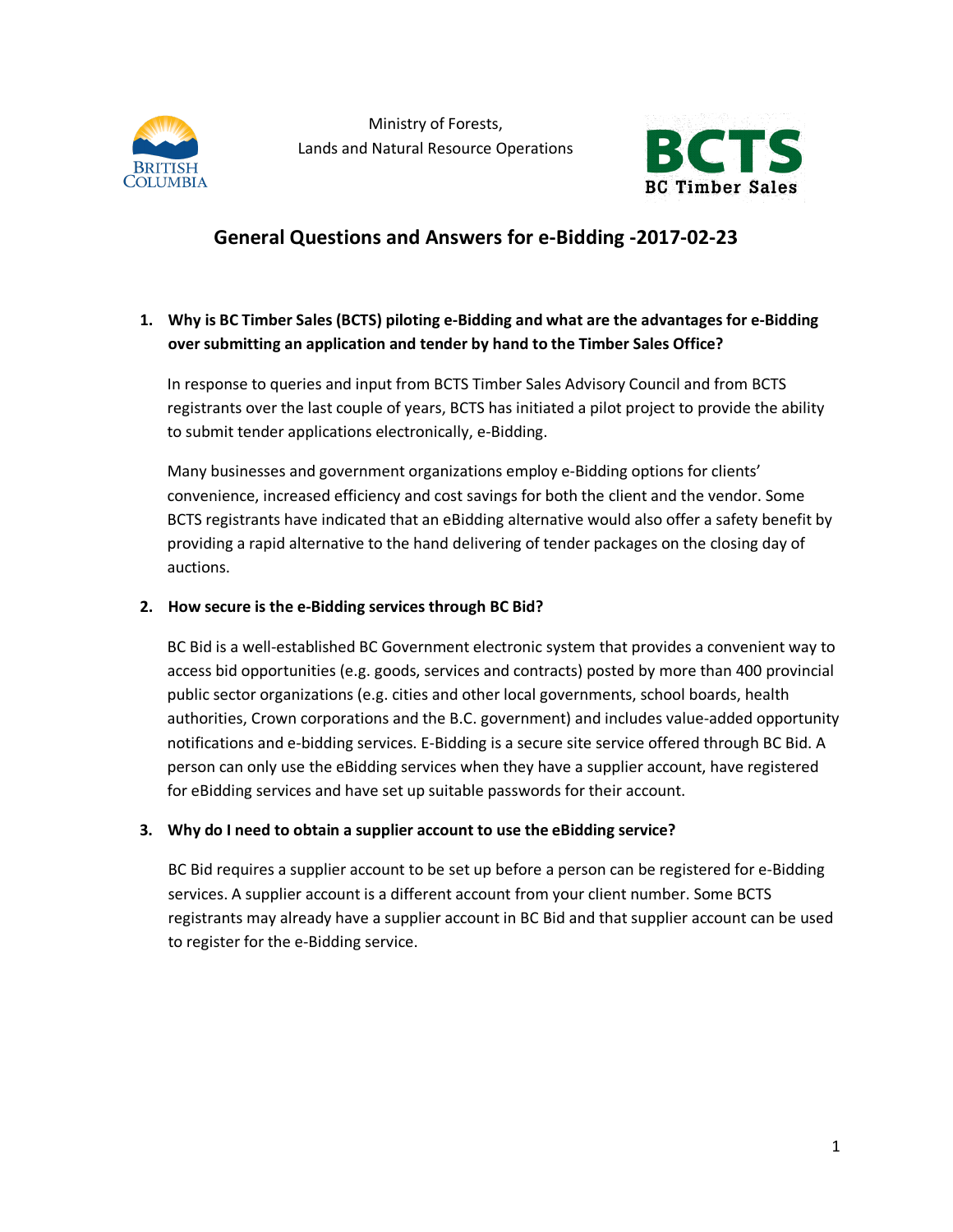



## **4. I see that there is a cost to sign up and to use the eBidding service through BC Bid. Do I have to pay this fee?**

BC Timber Sales will cover the cost of the one (1) year e-Bidding subscription if:

- the registrant registers before October 1, 2017;
- the registrant indicates this is the BCTS Pilot program; and
- the registrant indicates their BCTS client number on the registration form when submitted the BC Bid registration form.

BCTS registrants that register for or renew their e-Bidding service after October 1, 2017, the cost will not be paid for by BCTS.

#### **5. Will TSL's still be advertised on the current Official Notice site?**

During the e-Bidding pilot, TSLs will be advertised on the Official Notices site and TSLs will also be advertised on the BC Bid web site. As of April 1, 2017, all TSL tender information **attachments will only** be available through BC Bid. If a person is going to submit an eBid for a TSL, the application and tender will have to be submitted through the e-Bidding service of BC Bid.

#### **6. When can I submit my application and tender for a TSL using the e-Bidding services of BC Bid?**

BCTS registrants can submit their application and tender electronically (e-Bidding) for all TSLs advertised on or after April 1, 2017, if;

- The advertisement does not require a bid deposit; and
- The advertisement identified to accept eBid submissions in BC Bid, displaying "This document may be responded to Online."

#### **7. If a TSL is amended on BC Bid will I be notified of the amended TSL?**

Yes, if you have are registered with BC Bid and have subscribed to the e-Bidding services and have selected "Send me amendments" you will receive a notification if there is an amendment to the TSL. If you have not registered and have not subscribed to the e-bidding services, then you will not receive amendment notifications.

Yes, if you have already submitted an eBid, you will receive an email notification of the amendment. TSL amendments will also be posted on Official Notices. If the amendment entails an attachment, it will only be available on BC Bid.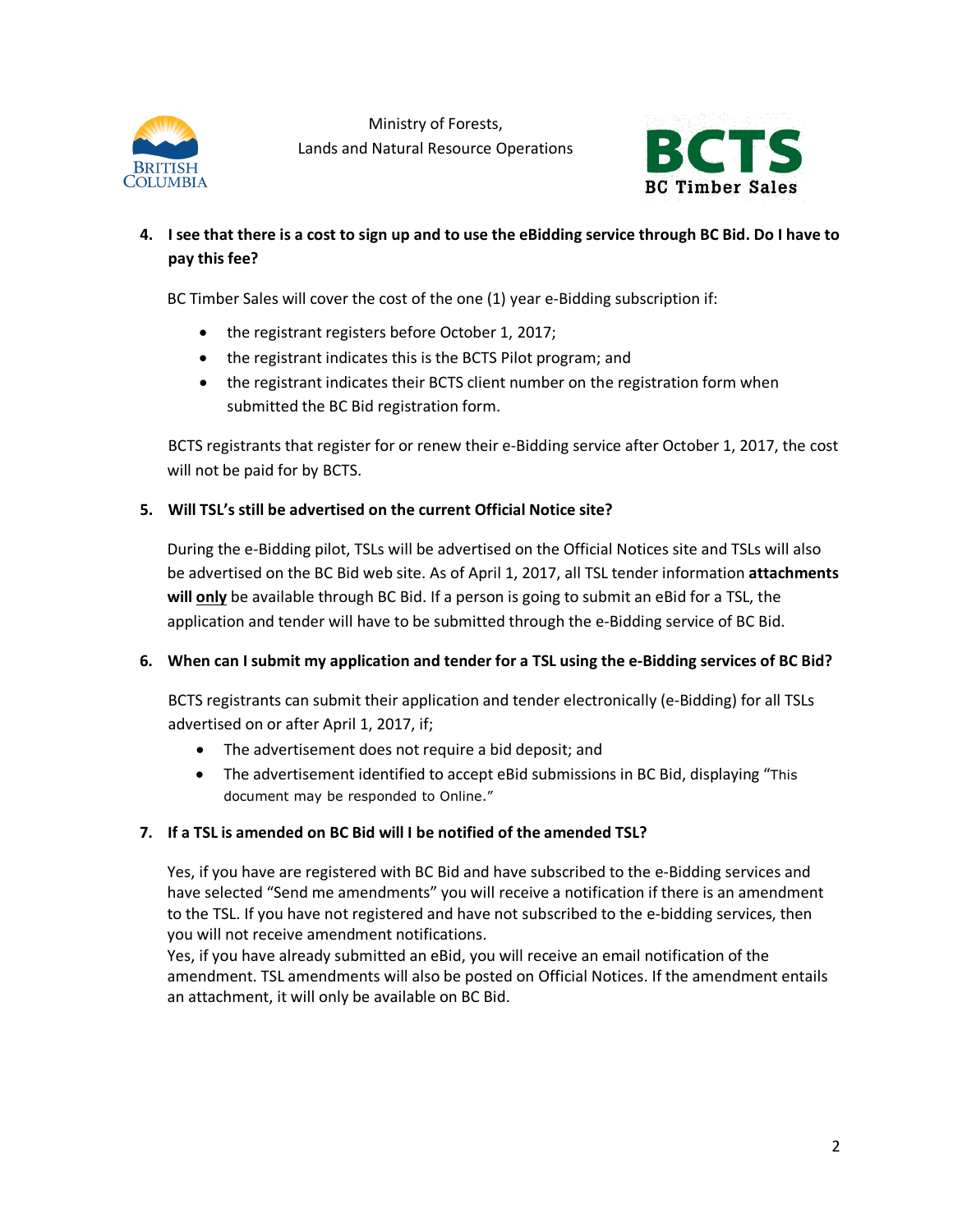



#### **8. Do I have to use the e-Bidding service through BC Bid to submit my application and tender electronically?**

Yes. All applications and tenders that are submitted electronically must be submitted through e-Bidding services of BC Bid. Application and tenders can still be submitted by the current paperbased tender form method.

**9. Can I use other electronic services such as fax or email to submit my application and tender for a TSL?**

No. Applications and tenders that are submitted by fax, email or other electronic means other than through the e-Bidding services of BC Bid **will not** be accepted.

# **10. If I submit my application and tender through e-Bidding, is my application and tender treated any differently than if I submitted it in paper form?**

No. All applications and tenders must be submitted before the closing date and time as outlined in the application and tender. During the pilot period, BCTS will accept applications and tenders for TSLs either through e-Bidding service or by the current paper-based tender form. All applications and tenders submitted either in paper form or by eBid will have to meet all the eligibility requirements set out in the *Forest Act,* it regulations and the tender package.

## **11. Can I still submit my application and tender for a TSL in paper form in a sealed container?**

Yes. Applications and tenders can still be submitted in the current method of paper-based tender form. All application and tenders must be submitted before the closing date and time as outlined in the application and tender. Submitting an application and tender by the e-Bidding service of BC Bid is not mandatory.

# **12. When I submit my application and tender for a TSL using the e-Bidding service, how will I know if BC Bid has received my application and tender?**

Once you have submitted your eBid, you will receive a confirmation email from BC Bid saying that your eBid has been received. You should keep this confirmation email for your records. If you do not receive the confirmation email from BC Bid, please contact BC Bid Help Desk immediately.

#### **13. Can anyone see my application and tender if I use the eBidding services of BC Bid?**

No. Only the person that uploaded the tender application is able to see the eBid submission. Once the deadline has expired for receiving applications and tenders, BCTS staff are able to download the eBid applications and tenders and normal auction procedures apply. Once the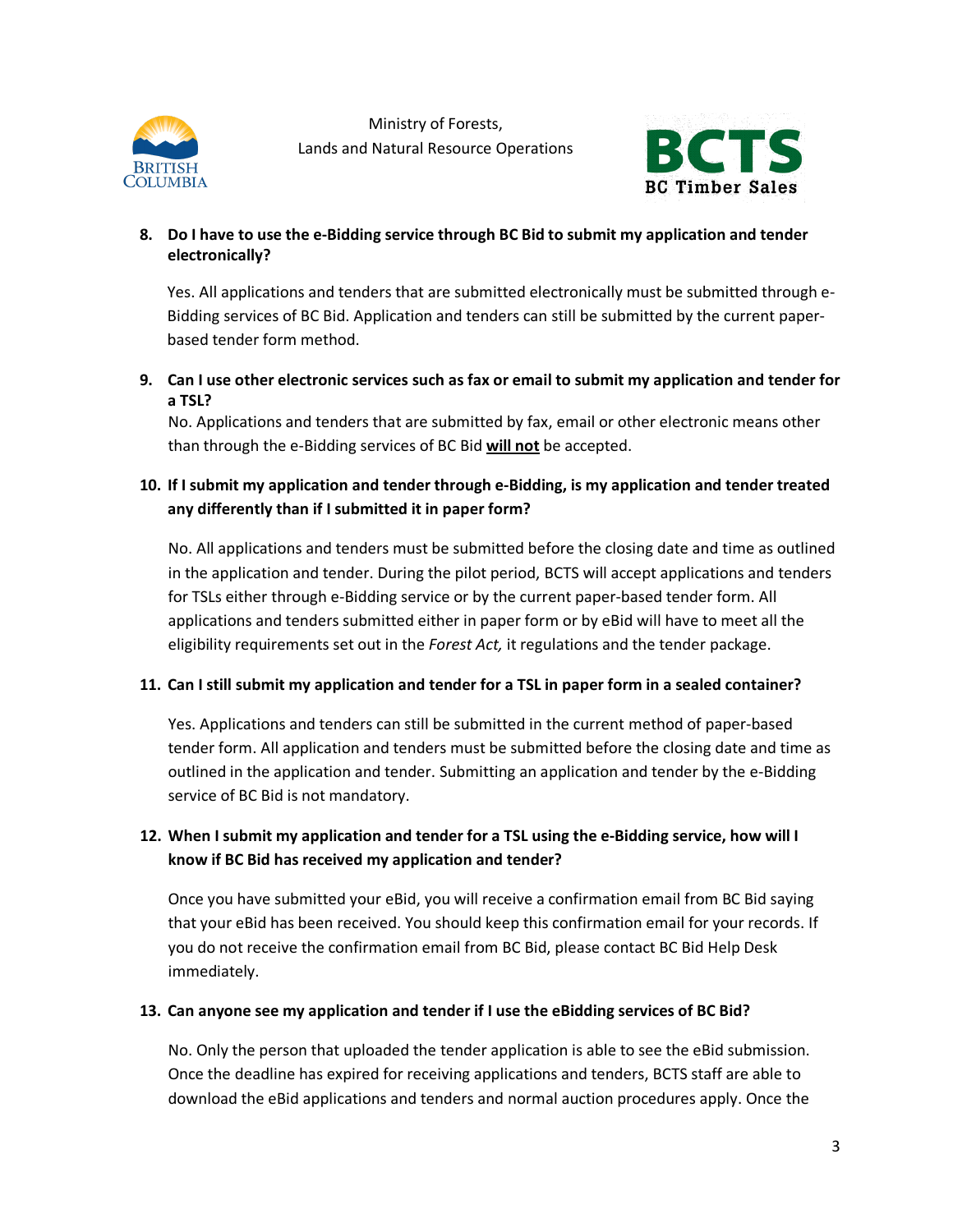



applications and tenders can occur electronically or in paper form. deadline to receive applications and tenders has passed, no new, amended or withdrawal of any

#### **14. Can I submit an eBid on a timber sale licence that requires a bid deposit?**

No. Submission of an eBid can only occur if the TSL does not require a bid deposit to be submitted with an application and tender.

If a TSL that is advertised requiring a bid deposit to be submitted along with an application and tender, the application and tender will be restricted to paper-based submission method only.

However, all TSLs advertised on or after April 1, 2017, including those that require a bid deposit and those that do not require a bid deposit, will be advertised on the Official Notices site as well as the BC Bid web site.

#### **15. If I had submitted my application and tender through the e-Bidding services, can I withdraw my application and tender?**

Yes. The eBidding service through BC Bid does allow the person that submitted an application and tender to withdraw their tender before the closing date and time. All eBid applications and tenders are automatically date stamped and timed.

## **16. If I had submitted my application and tender through the e-Bidding services, can I make changes to my application and tender before the closing date and time?**

No. If you need to make changes to your application and tender you must withdraw your application and tender and replace with a new one before the closing date and time.

## **17. What happens if the BC Bid or ebid functionality is unavailable just prior to the closing date and time?**

It is the applicant's responsibility to ensure that their application and tender is received by the Timber Sales Manager before the date and time stated in the Particulars of the Invitation for Applications under Section 20 of the *Forest Act* for a TSL. The e-Bidding system is another option that a person has to submit their application and tender for a TSL.

#### **18. My internet connection is not always reliable, will there be allowances made for clients who use dial-up internet?**

No. All applications and tenders must be received to the Timber Sales Manager before the date and time stated in the Particulars of the Invitation for Applications under Section 20 of the *Forest Act* for a TSL.